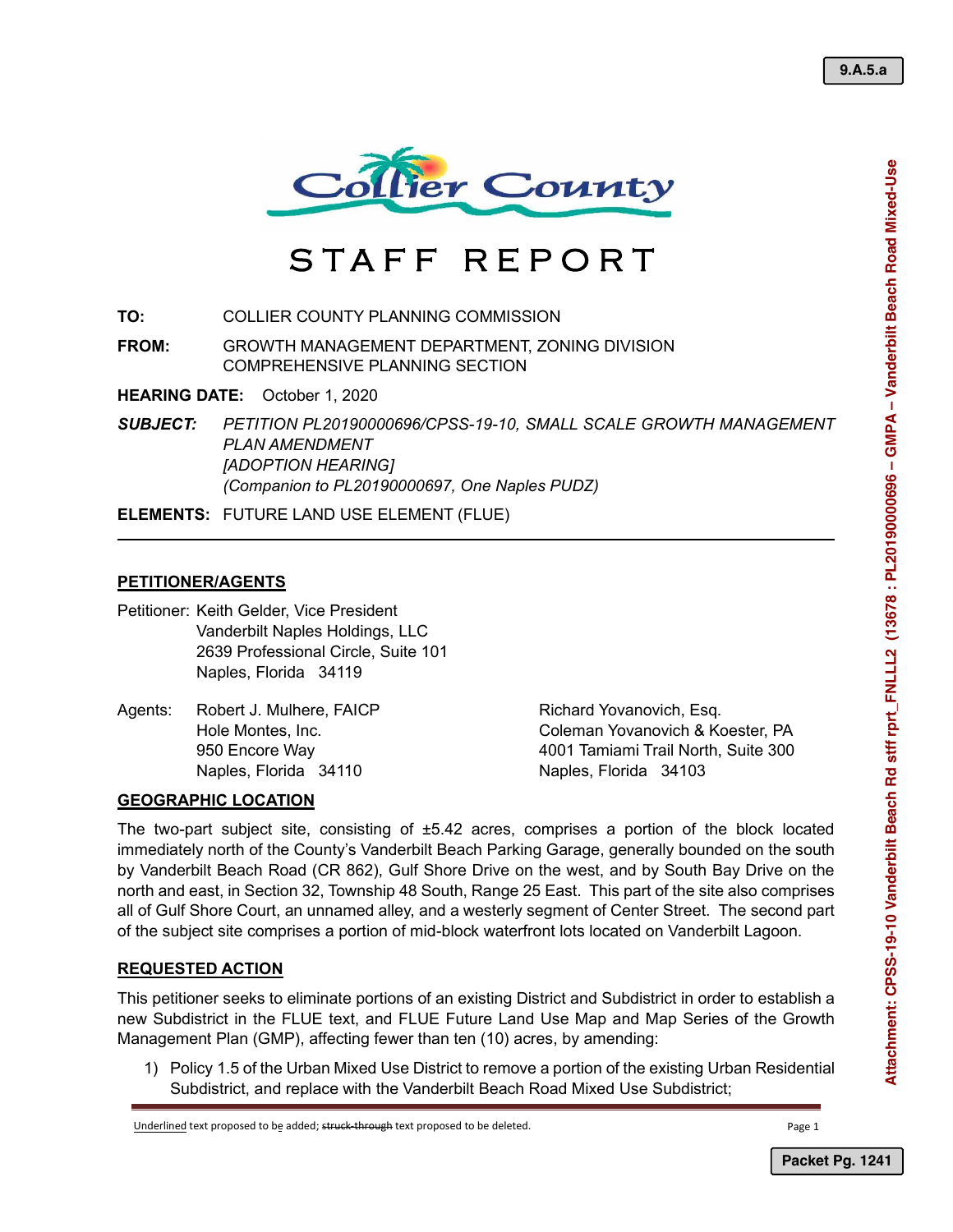- 2) the Urban Designation, Urban Mixed Use District to establish the new Subdistrict provisions, and increase commercial intensity;
- 3) the FLUE's Density Rating System to provide exceptions for the new Subdistrict;
- 4) the FLUE Future Land Use Map Series listing to add the title of the new Subdistrict map; and,
- 5) the FLUE Countywide Future Land Use Map to depict the new Subdistrict and adding a new Future Land Use Map Series inset map that depicts the new Subdistrict.

The Subdistrict language proposed by this amendment is found in Ordinance Exhibit "A".

## **PURPOSE AND DESCRIPTION OF PROJECT**

The petitioner proposes to establish the Vanderbilt Beach Road Mixed-Use Subdistrict that allows development of the property with multi-family residential units at a density of 31.7 DU/A, along with a mix of non-residential uses *[commercial (C-4) zoning-intensity uses, including a hotel]* and a marina.

The FLUE's Urban Mixed Use District permits water-dependent and water-related land uses within the coastal region of this District. Mixed-use sites of water-dependent and water-related uses and other recreational uses may include water-related parks, marinas (public or private), yacht clubs, and related accessory and recreational uses, such as boat storage, launching facilities, fueling facilities, and restaurants. Any development that includes a water-dependent and/or water-related land use shall be encouraged to use the Planned Unit Development technique and other innovative approaches to conserve environmentally sensitive areas and to assure compatibility with surrounding land uses.

The County's Land Development Code allows for marinas as permitted uses in the C-3 and C-4 Districts. The County's Manatee Protection Plan (NR-SP-93-01) May 1995, provides the process to determine the number of wet slips, the construction of dry storage facilities, and boat ramps, based upon the Plan's marina siting criteria.

# **STAFF ANALYSIS**

## FUTURE LAND USE DESIGNATIONS, ZONING AND LAND USES:

## Existing Conditions:

Subject Property: The subject property, which comprises approximately 5.42 acres, is currently designated the Urban Mixed Use District, Urban Residential Subdistrict and is intended to accommodate a variety of residential and non-residential land uses, including mixed-use developments such as Planned Unit Developments. It is zoned C-3, Commercial Intermediate zoning district and developed with a variety of small businesses. Its commercial development potential ranges from a minimum of approximately 47,630 to 100,000 square feet of C-3 uses.

Urban Residential Subdistrict properties are limited to urban residential development and uses "consistent by policy" through provisions of the FLUE; Properties "consistent by policy" may be developed as zoned (C-3) and are eligible for conversion of commercial zoning density bonus of up to sixteen (16) DU/A (notwithstanding that the site is in the CHHA).

It also lies seaward of the Coastal High Hazard Area (CHHA) boundary. CCME Policy 12.2.5 of the Conservation and Coastal Management Element (CCME) defines the CHHA, *"The County shall consider the CHHA as a geographical area lying below the elevation of the Category 1 storm surge*  line as presently defined in the 2011 Southwest Florida Regional Planning Council's Hurricane *Evacuation Study, or subsequently authorized storm surge or evacuation planning studies coordinated*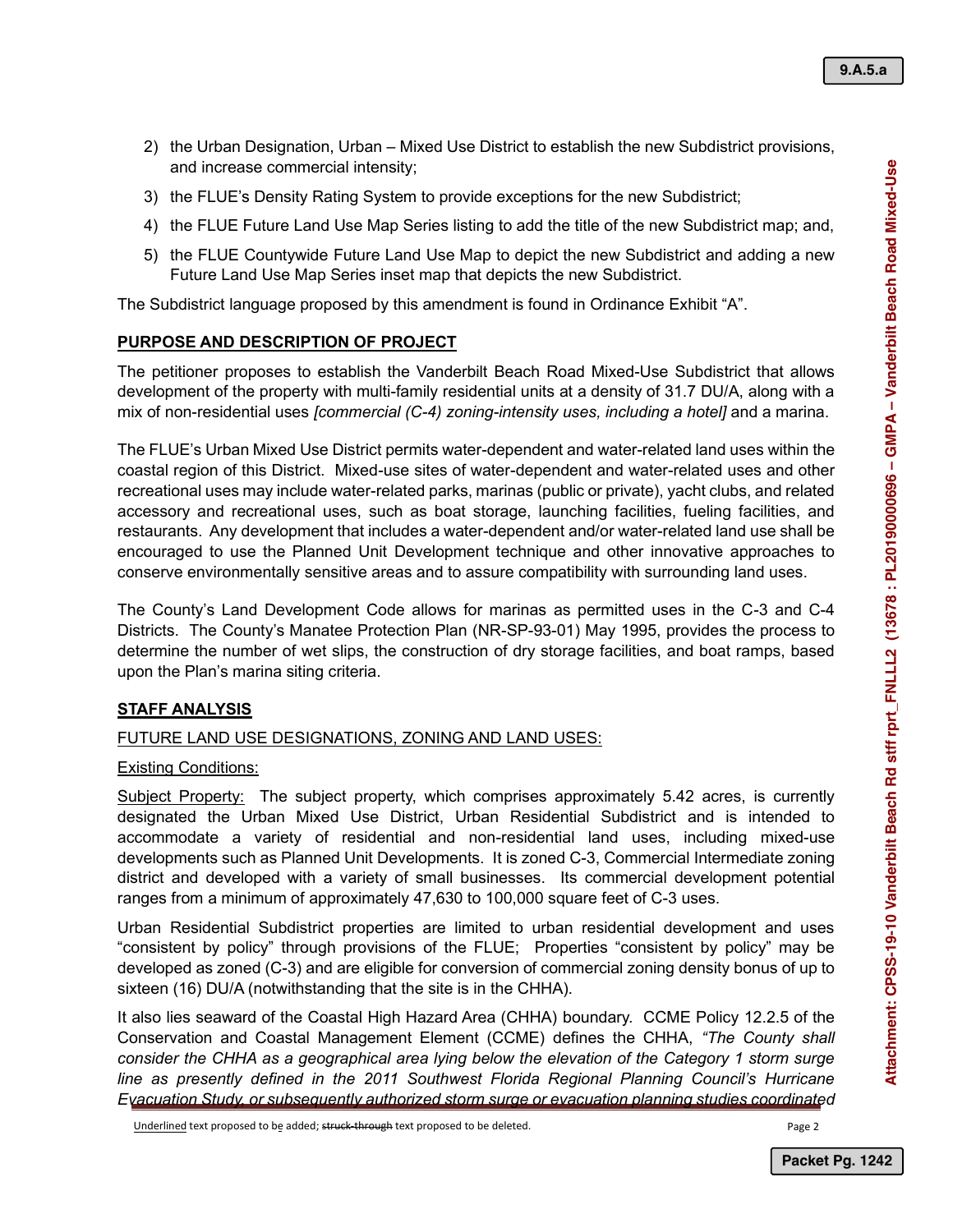*by the Collier County Bureau of Emergency Services and approved by the Board of County Commissioners."*

The CHHA Overlay in the FLUE states, in part, *"The CHHA boundary is generally depicted on the Future Land Use Map and is more precisely shown in the Future Land Use Map series; all lands lying seaward of that boundary are within the CHHA. The Capital Improvement Element and Conservation and Coastal Management Element both contain policies pertaining to the expenditure of public funds for public facilities within the CHHA."* Here, the CHHA Overlay has the effect of limiting maximum density to sixteen (16) DU/A. By example, this proposal also requests that the parts of the CHHA that limit density and would otherwise cap the number of residential units be exceptions from the FLUE's Density Rating System (DRS). The key provisions of the DRS that would otherwise add or subtract residential density are:

2. Density Bonuses

Consistency with the following characteristics may add to the base density. Density bonuses are discretionary, not entitlements, and are dependent upon meeting the criteria for each bonus provision and compatibility with surrounding properties, as well as the rezone criteria in the Land Development Code.

a. Conversion of Commercial Zoning Bonus:

If a project includes the conversion of commercial zoning that has been found to be "Consistent By Policy" through the Collier County Zoning Re-evaluation Program (Ordinance No. 90-23), then a bonus of up to 16 dwelling units per acre may be added for every one (1) acre of commercial zoning that is converted to residential zoning. These bonus dwelling units may be distributed over the entire project. The project must be compatible with surrounding land uses.

3. Density Reduction

Consistency with the following characteristic would subtract density:

a. Coastal High Hazard Area

If the project lies within the Coastal High Hazard Area, one dwelling unit per gross acre shall be subtracted from the eligible base density of four dwelling units per acre – except for those properties within the Coastal High Hazard Area in Section 1, Township 50 South, Range 25 East. The Coastal High Hazard Area boundary is generally shown on the Future Land Use Map and is more precisely shown in the Future Land Use Map series; all lands lying seaward of that boundary are within the Coastal High Hazard Area.

These provisions would amount to a maximum density of no more than sixteen (16) DU/A, or 87 residential units. Density above this is an ask.

The subject property also lies within the boundaries of the Northwest Transportation Concurrency Management Area (TCMA). Certain FLUE Policies under TCMAs may not be applicable or evaluated on a link by link basis.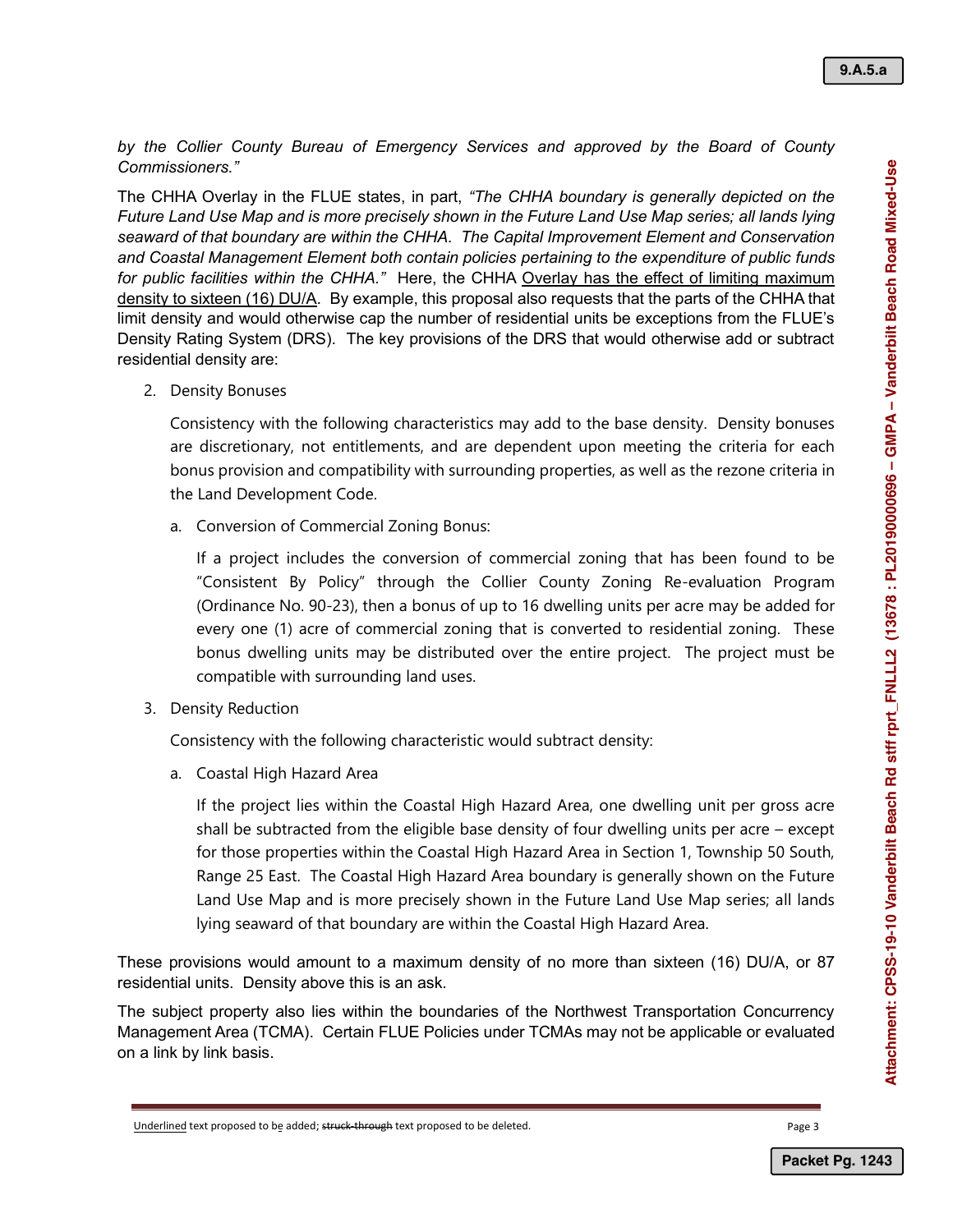**9.A.5.a**

#### Surrounding Lands:

- North: The Future Land Use Map designates land immediately north of the subject property as Urban Residential Subdistrict. It is zoned RSF-3 and is developed with [a portion of] Barefoot Pelican Condominiums and constitutes [a portion of] the Lagoon.
- East: The Future Land Use Map designates land located east of the subject property, Urban Residential Subdistrict. This area is zoned C-3 and is developed with [a portion of] Barefoot Pelican Condominiums and a business office.
- South: The Future Land Use Map designates land lying south of the subject property as Urban Residential Subdistrict. This area is zoned Pelican Bay Planned Unit Development (PUD) and is developed with this planned development, including the Vanderbilt Beach Parking Structure.
- West: The Future Land Use Map designates land west of the subject property as Urban Residential Subdistrict. This area is zoned as Residential Tourist - Vanderbilt Beach Residential Tourist Overlay and is developed with beachfront residential development.

In summary, Vanderbilt Beach Road defines the boundary between the Urban-designated Residential area and the Coastal Urban-designated Residential area. The existing and planned land uses, and current zoning, in the area immediately surrounding the subject property are primarily residential tourist-based.

## **Criteria for GMP Amendments in Florida Statutes**

The data and analysis requirements for comprehensive plans and plan amendments are noted in Chapter 163, F.S., specifically as listed below.

Identification and Analysis of the Pertinent Criteria in Florida Statutes, Chapter 163.3187, to Qualify as a Small-Scale Comprehensive Plan (GMP) Amendment:

The process for adoption of small-scale comprehensive plan amendment requires (in part) the following statutory standards be met, *[followed by staff analysis in bracketed text].*

- (1) A small scale development amendment may be adopted under the following conditions:
	- (a) The proposed amendment involves a use of 10 acres or fewer. *[The amendment pertains to a 5.42-acre± property.]*
- (b) The proposed amendment does not involve a text change to the goals, policies, and objectives of the local government's comprehensive plan, but only proposes a land use change to the future land use map for a site-specific small scale development activity. However, text changes that relate directly to, and are adopted simultaneously with, the small scale future land use map amendment shall be permissible under this section. *[This amendment involves site-specific Future Land Use text and map changes.]* **Packet Pg. 1244**<br>
Packet Pg. 1244<br>
Packet Pg. 1244<br>
Packet Pg. 1244<br>
Packet Pg. 1244<br>
Packet Pg. 1244<br>
Packet Pg. 1244<br>
Packet Pg. 1244<br>
Packet Pg. 1244<br>
Packet Pg. 1244<br>
Packet Pg. 1244<br>
Packet Pg. 1244<br>
Packet Pg. 1244<br>
	- (c) The property that is the subject of the proposed amendment is not located within an area of critical state concern, unless the project subject to the proposed amendment involves the construction of affordable housing units meeting the criteria of s. 420.0004(3), and is located within an area of critical state concern designated by s. 380.0552 or by the Administration Commission pursuant to s. 380.05(1*). [The subject property is not within an Area of Critical State Concern.]*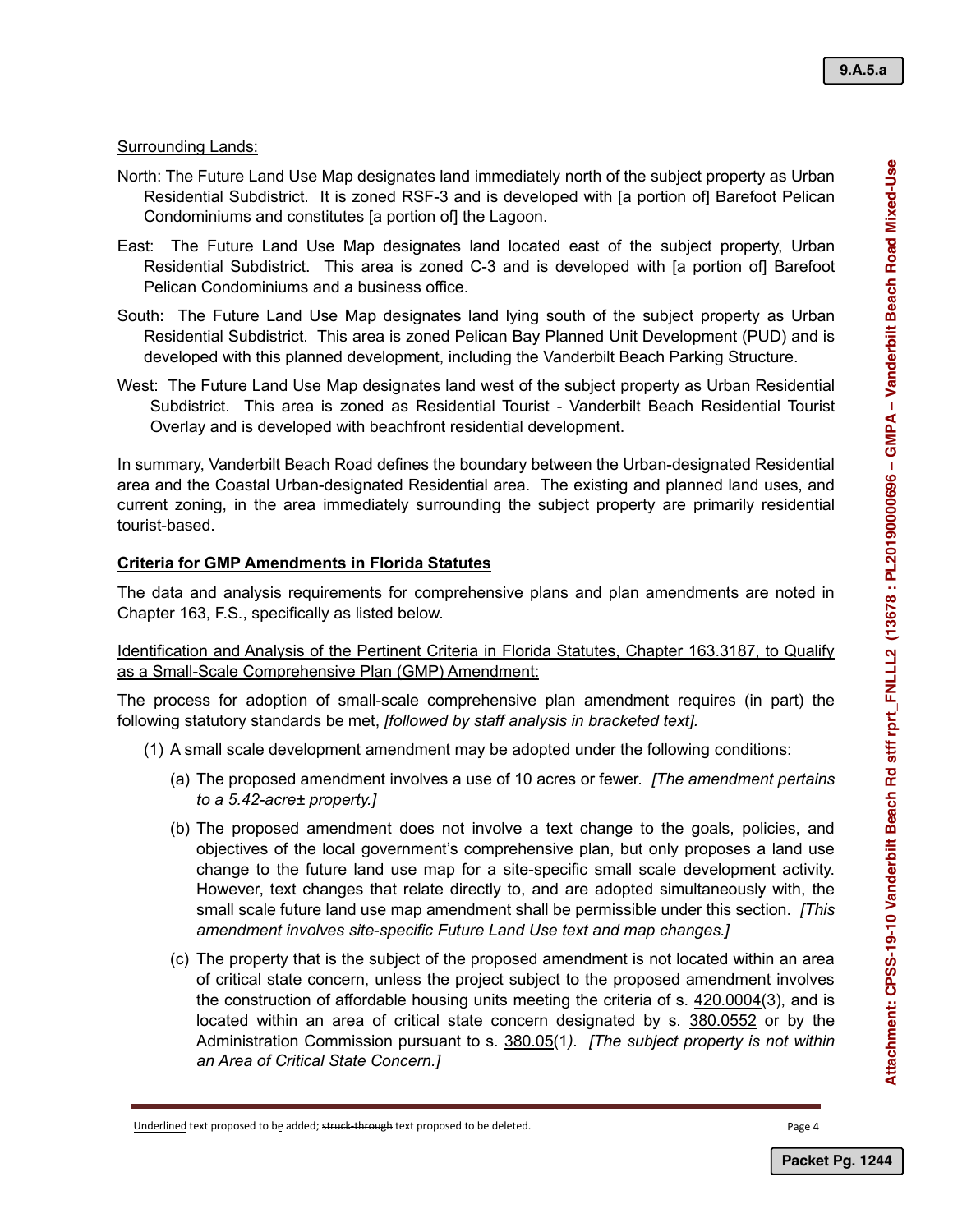(4) Comprehensive plans may only be amended in such a way as to preserve the internal consistency of the plan pursuant to s. 163.3177. *[The amendment preserves the internal consistency between and among GMP elements.]*

#### Section 163.3177(1)(f), Florida Statutes:

The process for adoption of a comprehensive plan amendment requires (in part) that plan amendments shall be based upon relevant and appropriate data and an analysis by the local government,

- (f) All mandatory and optional elements of the comprehensive plan and plan amendments shall be based upon relevant and appropriate data and an analysis by the local government that may include, but not be limited to, surveys, studies, community goals and vision, and other data available at the time of adoption of the comprehensive plan or plan amendment. To be based on data means to react to it in an appropriate way and to the extent necessary indicated by the data available on that particular subject at the time of adoption of the plan or plan amendment at issue.
	- 1. Surveys, studies, and data utilized in the preparation of the comprehensive plan may not be deemed a part of the comprehensive plan unless adopted as a part of it. Copies of such studies, surveys, data, and supporting documents for proposed plans and plan amendments shall be made available for public inspection, and copies of such plans shall be made available to the public upon payment of reasonable charges for reproduction. Support data or summaries are not subject to the compliance review process, but the comprehensive plan must be clearly based on appropriate data. Support data or summaries may be used to aid in the determination of compliance and consistency.
	- 2. Data must be taken from professionally accepted sources. The application of a methodology utilized in data collection or whether a particular methodology is professionally accepted may be evaluated. However, the evaluation may not include whether one accepted methodology is better than another. Original data collection by local governments is not required. However, local governments may use original data so long as methodologies are professionally accepted.
	- 3. The comprehensive plan shall be based upon permanent and seasonal population estimates and projections, which shall either be those published by the Office of Economic and Demographic Research or generated by the local government based upon a professionally acceptable methodology. The plan must be based on at least the minimum amount of land required to accommodate the medium projections as published by the Office of Economic and Demographic Research for at least a 10-year planning period unless otherwise limited under s. 380.05, including related rules of the Administration Commission. Absent physical limitations on population growth, population projections for each municipality, and the unincorporated area within a county must, at a minimum, be reflective of each area's proportional share of the total county population and the total county population growth.

#### Section 163.3177(6)(a)2. Florida Statutes:

The process for adoption of a comprehensive plan amendment requires (in part) that plan amendments shall be based upon surveys, studies and data regarding the area,

Underlined text proposed to be added; struck-through text proposed to be deleted.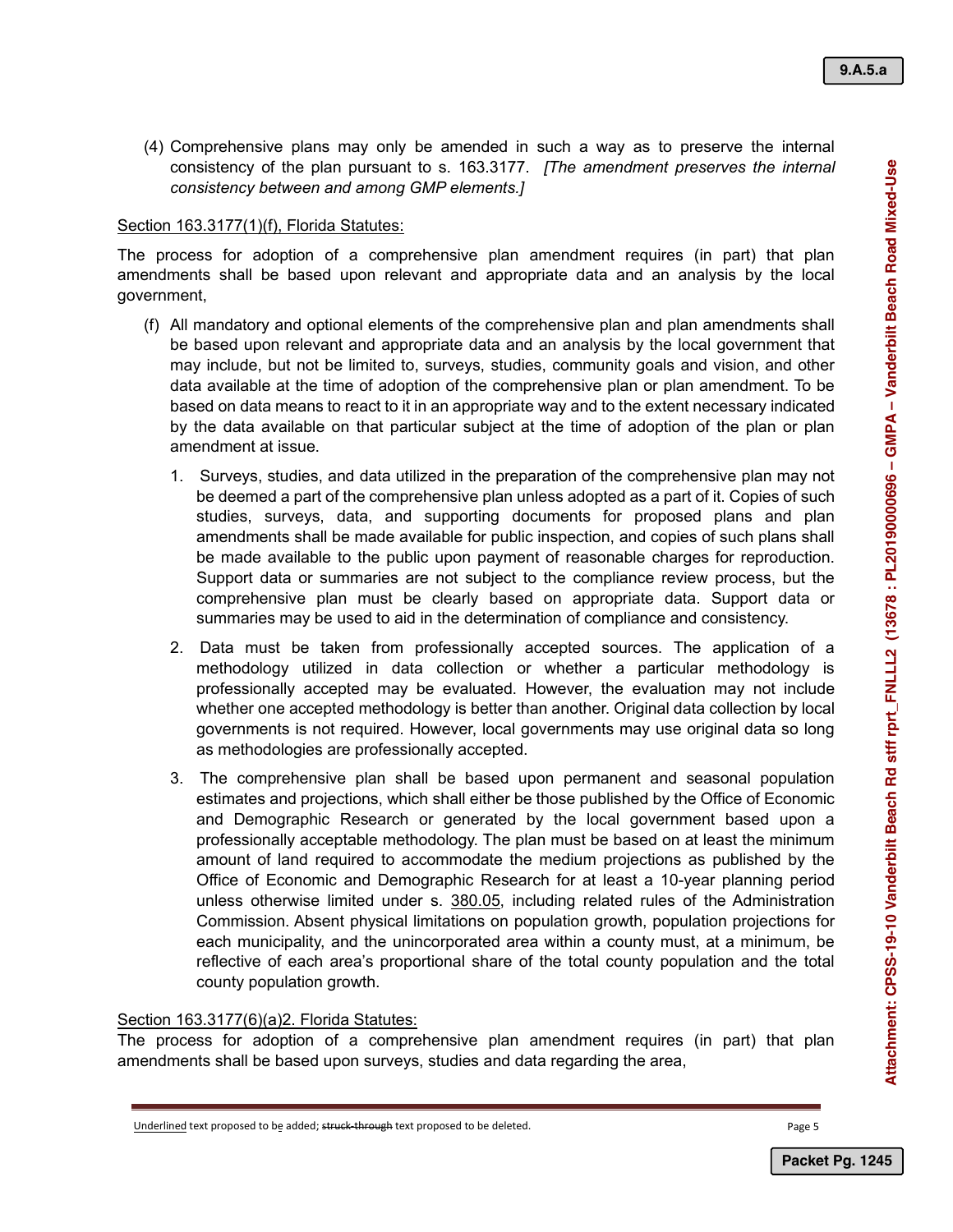- 2. The future land use plan and *plan amendments* shall be based upon surveys, studies, and data regarding the area, as applicable, including:
	- a. The amount of land required to accommodate anticipated growth.
	- b. The projected permanent and seasonal population of the area.
	- c. The character of undeveloped land.
	- d. The availability of water supplies, public facilities, and services.
	- e. The need for redevelopment, including the renewal of blighted areas and the elimination of nonconforming uses which are inconsistent with the character of the community.
	- f. The compatibility of uses on lands adjacent to or closely proximate to military installations.
	- g. The compatibility of uses on lands adjacent to an airport as defined in s. 330.35 and consistent with s. 333.02.
	- h. The discouragement of urban sprawl.
	- i. The need for job creation, capital investment, and economic development that will strengthen and diversify the community's economy.
	- j. The need to modify land uses and development patterns within antiquated subdivisions.

#### Section 163.3177(6)(a)8., Florida Statutes:

The process for adoption of a comprehensive plan map amendment [which this is] requires (in part) that plan amendments shall be based analyses of the availability of facilities and services, the suitability of the plan amendment for its proposed uses, and of the minimum amount of land needed to achieve the goals and requirements of the existing subdistricts, overlays and special designations, within which land use programs and activities are ultimately directed.

- (a) A future land use plan element designating proposed future general distribution, location, and extent of the uses of land for residential uses, commercial uses, industry, agriculture, recreation, conservation, education, public facilities, and other categories of the public and private uses of land. The approximate acreage and the general range of density or intensity of use shall be provided for the gross land area included in each existing land use category. The element shall establish the long-term end toward which land use programs and activities are ultimately directed.
	- 8. Future land use map amendments shall be based upon the following analyses:
		- a. An analysis of the availability of facilities and services.
		- b. An analysis of the suitability of the plan amendment for its proposed use considering the character of the undeveloped land, soils, topography, natural resources, and historic resources on site.
		- c. An analysis of the minimum amount of land needed to achieve the goals and requirements of this section.

The data and analysis provided by the petitioner included surrounding heights and densities.

#### **Appropriateness of the Site and the Change:**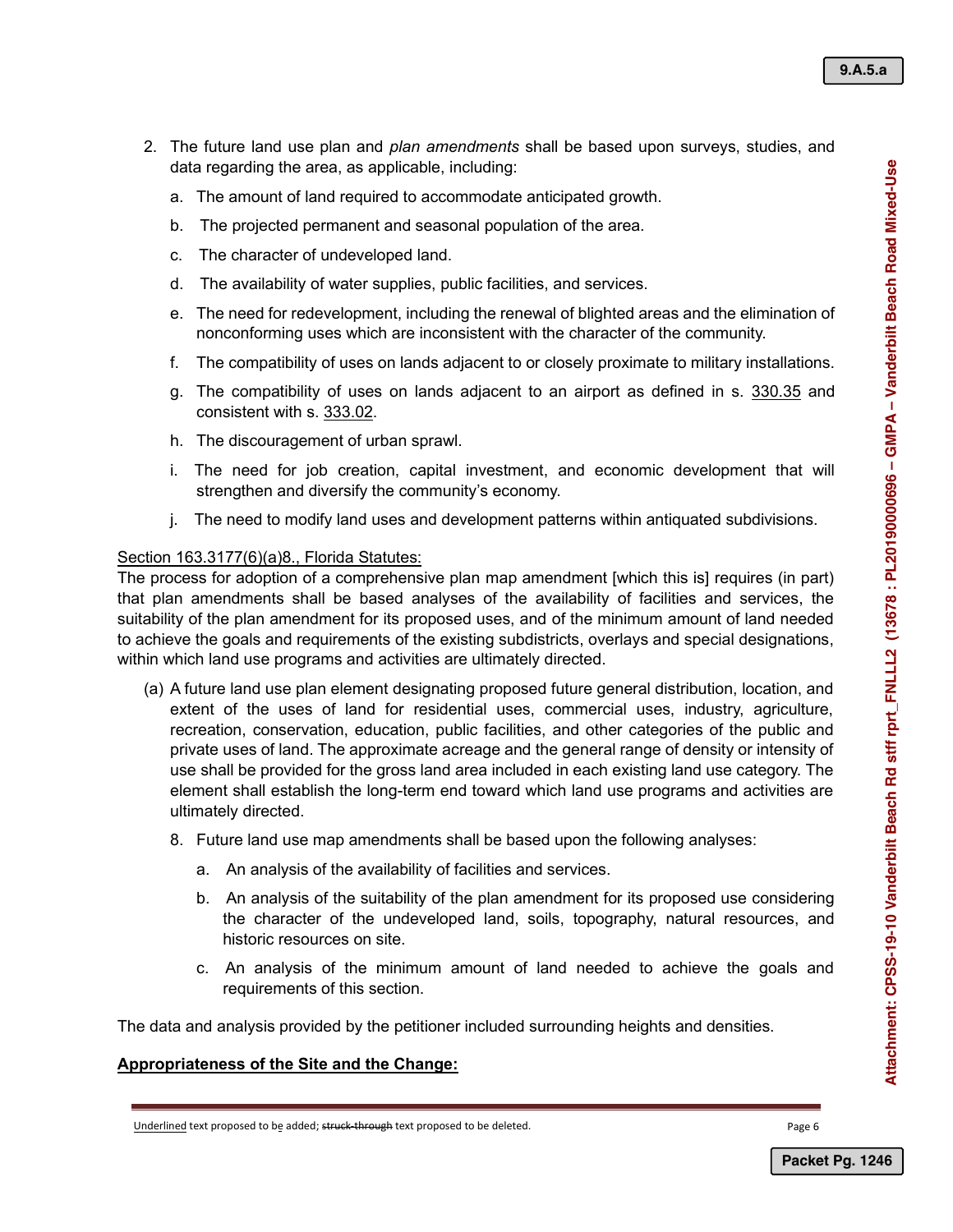The requested amendment will allow for nearly double the residential density, from 16 residential units per acre (UPA) to 31.7 UPA, along with a small amount of commercial square footage and a marina.

#### Petitioner's Residential Needs Analysis:

A typical residential needs analysis was not provided. The petitioner submitted a *Justification & Supplemental Information,* dated May 29, 2020 (Exhibit V.D.1). In this document, one can find the applicant's information regarding the residential uses proposed.

Traffic Capacity/Traffic Circulation Impact Analysis, Including Transportation Element Consistency Determination:

JMB Transportation Engineering, Inc. submitted a *Traffic Impact Analysis* (Exhibit V.E.3), updated to March 5, 2019. Collier County Transportation Planning staff reviewed the *Analysis* and provide the following [bracketed] evaluation:

[Capacity is available on County roadways to accommodate (traffic generated by) this project; therefore, the proposal is consistent with Policy 5.1 of the Transportation Element.

The companion PUD document for this commercial project contains a developer commitment limiting the maximum number of p.m. peak hour two-way trips under any development scenario.]

> *[Michael Sawyer, Project Manager Transportation Planning Section]*

#### **Environmental Impacts:**

The subject property is 5.42 +/- acres and site is developed with a snack shop, convenience store, multi-family residential building, and various surface parking lots.

It is not designated as being located within a County Wellfield Protection Area.

Collier County Development Review Division staff reviewed the *Report* and provide the following [bracketed] evaluation:

[The subject property is 5.42 acres. The acreage of native vegetation on site has been field verified by staff during review of the Planned Unit Development (PUD) for the project. The project is currently zoned Commercial (C-3).

The proposed GMP amendment will not affect the requirements of the Conservation and Coastal Management Element (CCME) of the GMP. Native vegetation on site will be retained in accordance with the requirements of CCME Policy 6.1.1 and LDC section 3.05.07. The petition also includes a proposed marina, which will require a review for consistency with the Manatee Protection Plan in accordance with CCME Policy 7.2.1 and LDC section 5.05.02 at time of site development (SDP) review.]

> *[Craig Brown, Environmental Specialist, Environmental Planning Section Development Review Division]*

One can find applicant's information regarding the CCME Objectives 6.3 and 7.2, submitted as *Justification & Supplemental Information,* regarding the County's Manatee Protection Plan, and Marina Siting Criteria.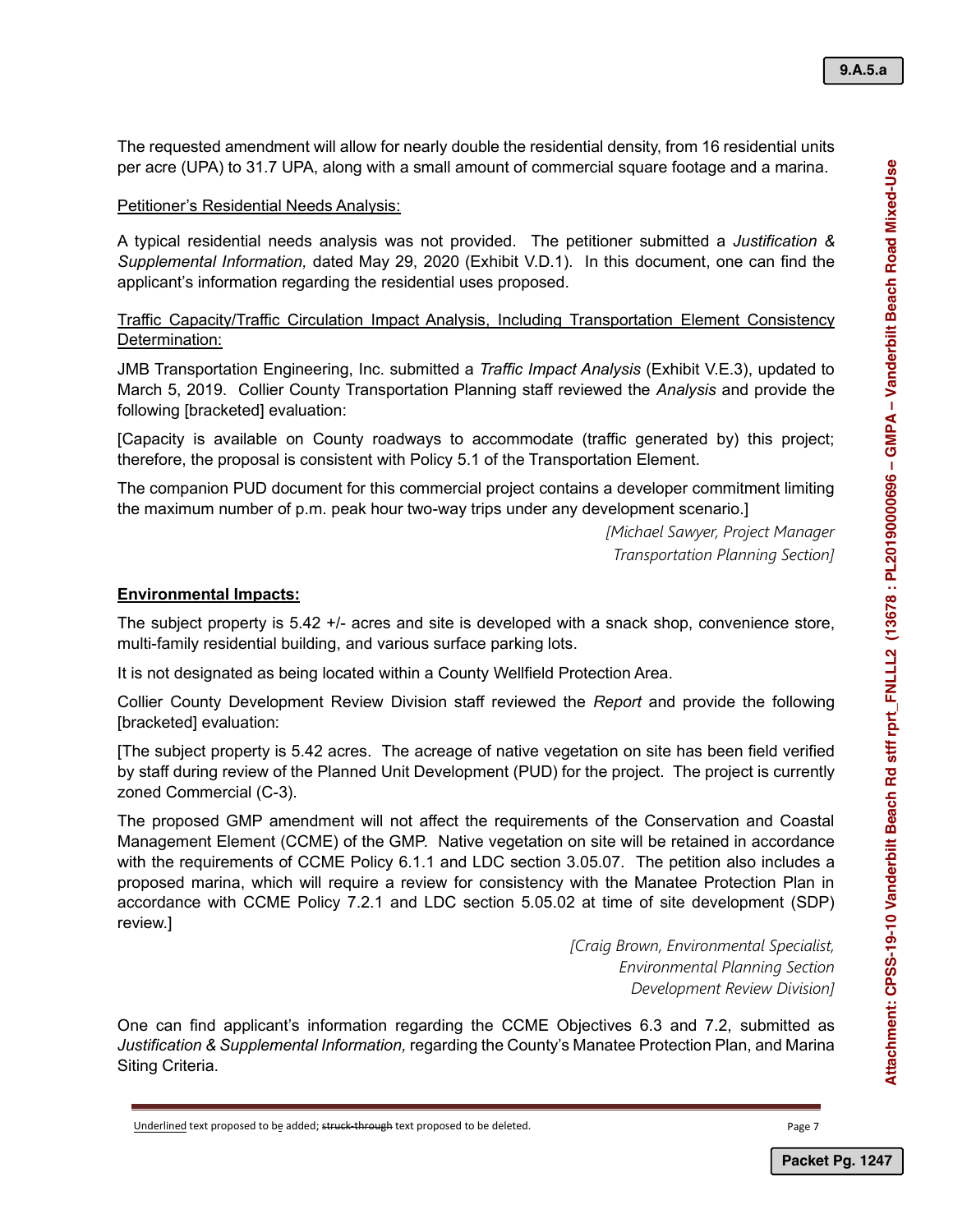**9.A.5.a**

## **Public Facilities Impacts:**

The petitioner submitted a *Public Facilities Report,* dated May 21, 2019 (Exhibit V.E.1). Staff reviewed the *Report* and provide the following [bracketed] remarks:

• Potable Water and Wastewater Treatment Systems: The subject property lies within the service areas of the Collier County Water-Sewer District's regional water treatment plant and North County Water Reclamation Facility. Both plants have adequate treatment capacity to treat wastewater generated by this project, and this project will not have a significant impact on potable water and wastewater treatment systems, as defined in CIE Policy 1.2.

The site is within an area identified in the 2019 AUIR as having a known wastewater collection/transmission system constraint, which will be addressed in FY 2021-2022 with construction of Master Pump Station (MPS) 101.12 and associated piping. The PUD for this project will include a commitment to connect to the collection system tributary to this new master pump station to avoid overloading Pump Station 101.05 and its collection system, which presently convey wastewater from the properties in the Vanderbilt Beach Center subdivision.

Sanitary sewer facilities throughout the Collier County Water-Sewer District are designed to be watertight. Therefore, sewer systems constructed in the Coastal High Hazard Area have no special requirements pursuant to Policy 12.2.6.]

> *[Eric Fey, P.E., Senior Project Manager Public Utilities Department]*

- Solid Waste Collection & Disposal: The solid waste disposal service provider is Collier County Solid Waste Management. The 2019 AUIR notes that the County projects more than 50 years of remaining landfill capacity [as does the pending 2020 AUIR].
- Stormwater Management System: The *Facilities Report* indicates stormwater retention and detention will comply with the SFWMD requirements, and, State and County standards for off-site [stormwater] discharges will be met.
- Emergency Medical (EMS) and Fire Rescue Services: The subject property is located within the North Naples Fire & Rescue District, who's collocated EMS/fire station is located on the south side of Vanderbilt Beach Road, approximately 1.0 miles to the east.
- Schools and school-related facilities, and parks and recreational facilities were evaluated for their impacts by the proposed amendment as part of companion PUD submittal materials.

## **NEIGHBORHOOD INFORMATION MEETING (NIM) SYNOPSIS**

The application team held a Neighborhood Information Meeting (NIM) at the Saint John the Evangelist Catholic Church, Ballroom, 625 111th Avenue North, Naples on Tuesday, March 3, 2020 at 5:30 p.m. as required by the LDC. This NIM was advertised, noticed and held jointly for this GMP amendment petition and companion One Naples MPUD rezone petition (PL20190000697).

Approximately 450 people other than the application team (inc. engineering and audio and video technicians) and County staff attended.

On behalf of the applicants, Brian Stock, CEO, from Stock Development, Keith Gelder, Vice President of Land Development, from Stock Development, Chris Johnson, Director of Land Development, from Stock Development, Claudine Leger-Wetzel, Vice President of Sales and Marketing, from Stock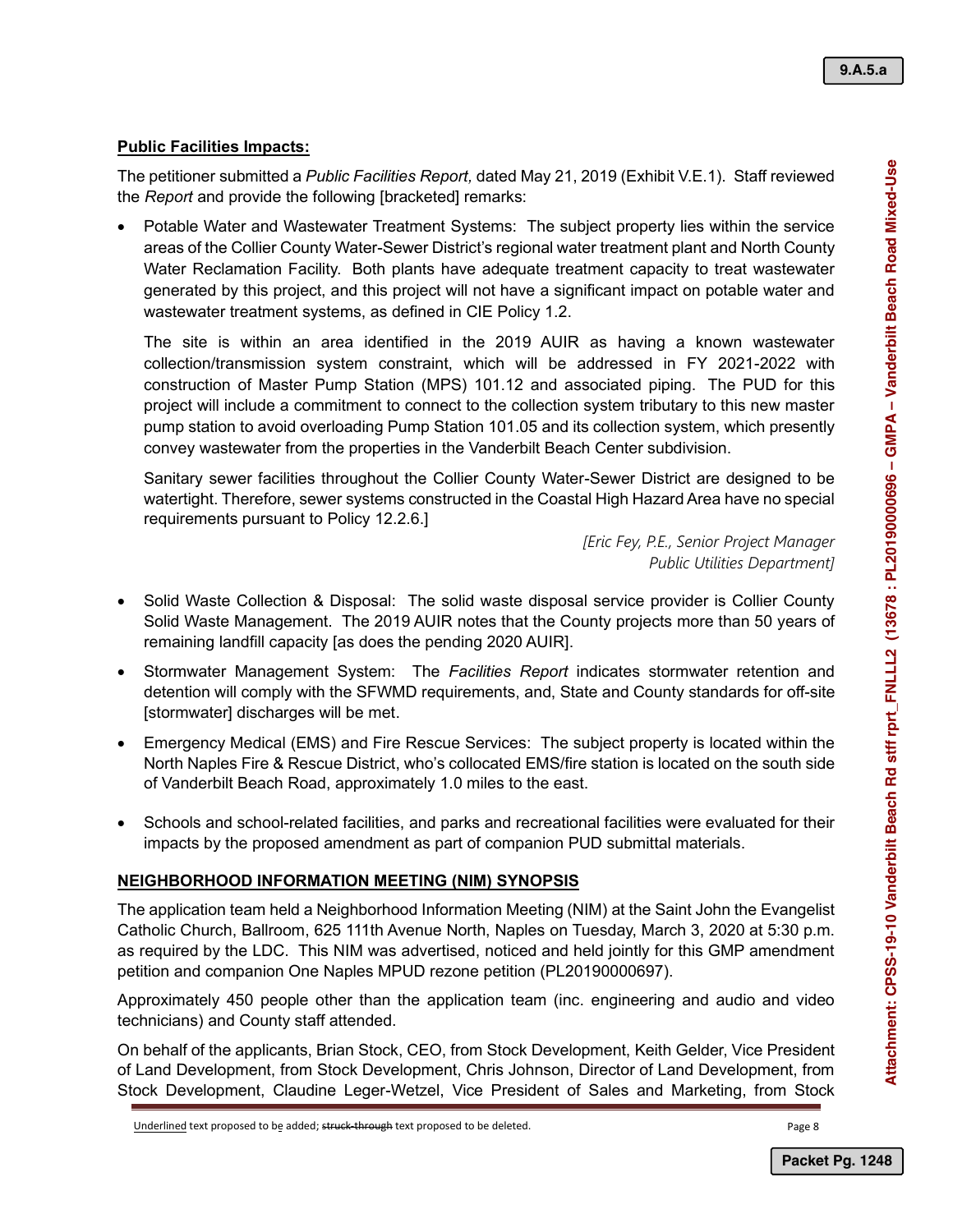Development, Robert Hall, AIA, President, from CGHJ Architects, Christopher Mitchel, PE, Vice President of Operations, from JRE Engineering, James Banks, PE, President, from JMB Transportation, Richard Yovanovich, Esq., from Coleman, Yovanovich & Koester, PA, Robert Mulhere, FAICP, President, from Hole Montes, Hunter Booth, President, from Booth Design Group, and Tina McCain, from Matte, Gravina, Smith Matte & Arnold.

County representatives, James French, Deputy Department Head, from the Growth Management Department, Ray Bellows, AICP, Zoning Manager, from the Zoning Services Section, James Sabo, AICP, Principal Planner, from the Zoning Services Section, and Corby Schmidt, AICP, Principal Planner, from the Comprehensive Planning Section, Growth Management Department, Zoning Division, were in attendance.

Mr. Mulhere started the presentation by introducing himself, the other consultants, and County staff. He explained the NIM process, process for approval, and provided an estimated hearing & project timeline. Claudine Leger-Wetzel introduced key participants in this project, gave a brief history of Stock Development companies, and an overview of existing Stock Development residential communities. The promotional video prepared for this project was shown. Brian Stock explained how the (bulk of the) property was acquired through public bid in 2015, after being underdeveloped and unavailable for many years. Additional properties were acquired to assemble the contiguous property now being considered. He described a highly amenitized 'luxury' project, with rental units that will be long-term lease restricted.

Jim Banks gave an overview of 240 residential / 25,000 commercial split = 275 PM peak hr. trips; the trip capacity on Vanderbilt Beach Rd. and Gulf Shore Drive; how pedestrian traffic at intersections cause vehicular traffic delays, and; how interactions at the parking garage need serious attention.

Keith Gelder provided an overview of the project and the history of the site. Mr. Gelder went on to explain the existing C-3 zoning and its permitted uses. He explained the proposed improvements to the surrounding area, specifically landscaping adjacent to South Bay Drive, Gulf Shore Drive, and Vanderbilt Beach Drive; sidewalks, improved street lighting, and bike lanes along the both sides of Southbay Drive; a sidewalk and street lighting along the portion of Gulf Shore Drive adjacent to the property; public art on the property, and then provided an overview of the marina portion of the project.

Mr. Banks went to explain that the project team is currently working with Collier County on potential upgrades to the public Vanderbilt Beach Parking Garage to help alleviate traffic on Vanderbilt Drive. These upgrades may include technology that keeps track of available parking, which then broadcasts that information to additional signage along Vanderbilt Beach Road; and operational improvements such as setting up an automated payment booth to allow users to pay when exiting the garage. Mr. Banks then explained the Traffic Impact Statement (TIS), including the fact that under the existing C-3 zoning the property can support at least 100,000 square feet of a mix of various C-3 uses, including retail, office and restaurant uses./ This would generate approximately 491 PM peak hour trips. Under the proposed MPUD zoning and resulting development scenario of 240 residential dwelling units and 25,000 square feet of retail uses, approximately 275 PM peak hour trips are generated. Mr. Banks then provided a brief summary of the TIS methodology and how trips are calculated.

Following the presentation Mr. Yovanovich led a Q & A session from the public.

This lasted approximately two hours and included feedback from the public, most of which was general commentary on and various reasons for opposing the project. Most of this feedback focused on the Planned Unit Development, not the Growth Management Plan Amendment, aspects of the request.

Underlined text proposed to be added; struck-through text proposed to be deleted.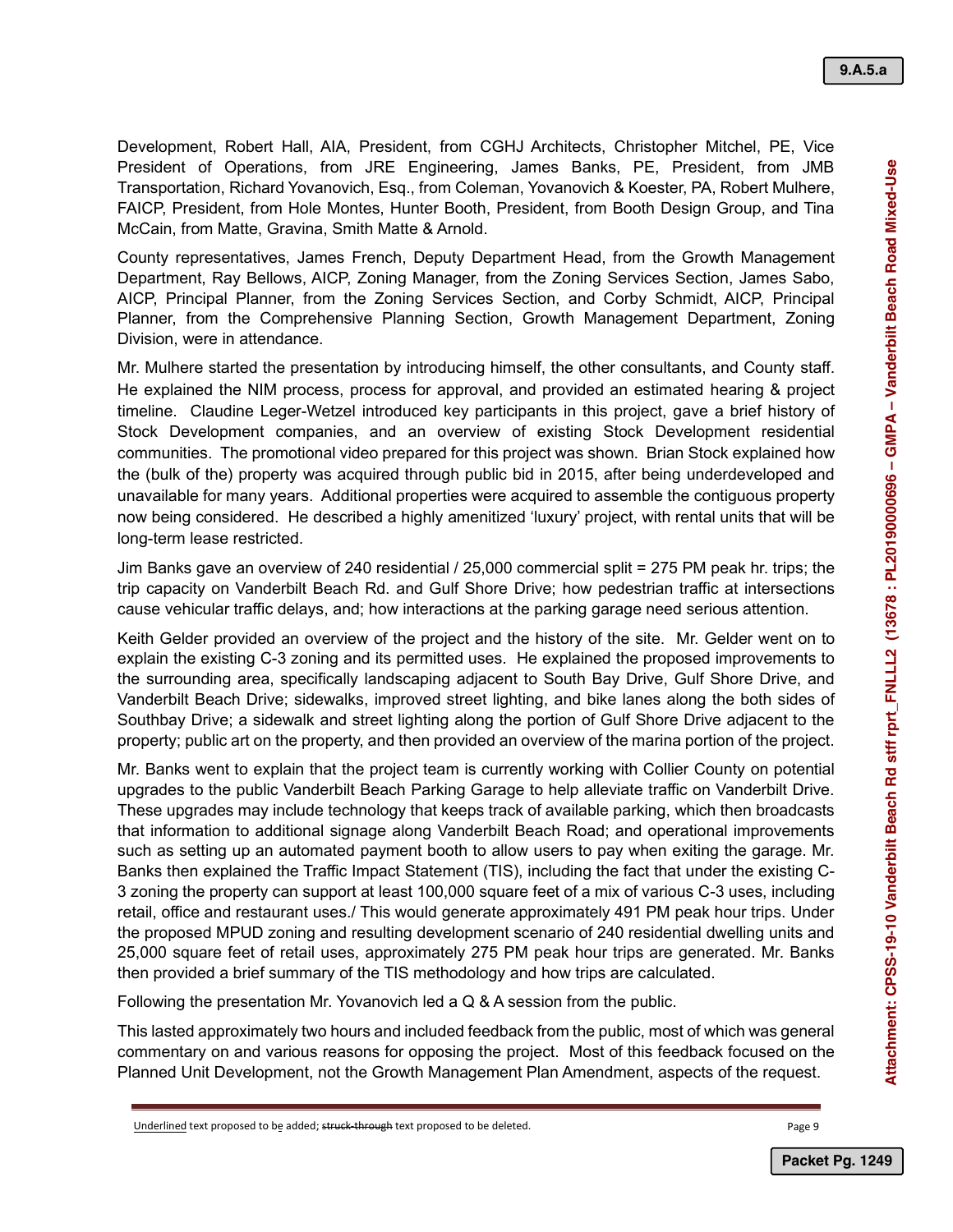**9.A.5.a**

Audience asked about lack of building renderings. They will be shown.

A speaker announced County Board members, who are those to be contacted.

Beachwalk resident, pointed out this area has traffic problems now; the proposal fails to focus on people who are here, but on changing 'our' quality of life.

What's being proposed, is not justified by what's in submitted materials. Problems inherent by Vanderbilt Beach Rd. street-width limits; same for Gulf Shore Drive, with biker-cart-pedestrian issues; proposed variances conflict with safety standards.

Scenery & improvements to garage area overviewed; read from Stock (development) strategic plan. Serious causes for concern if site is approved and overbuilt; liability to the County if tragedy at site, while only Stock and home-buyers, benefit.

School at 111<sup>th</sup> St., and its surrounding neighborhood to protect.  $91<sup>st</sup>$  St. and beyond were found not part of the TIS/required traffic study. Traffic issues at The Regatta at Vanderbilt Beach were detailed, with examples of parking, loading/unloading, congestion and emergency situations; Developer forewarned / asked to work within these same type of constraints. Another person observed how people described their traffic experiences; before/after studies are off, people driving to site will not be as pleased with on-road characteristics. Remember to consider the (shorter-term) placement and (longer-term) parking for emergency vehicles.

*Rich Yovanovich explained the developers are not asking for open space deviations or reductions.*

One man listed specific unacceptable characteristics; asked that they reduce density, height, landscaping to be more like development is around them; doesn't fit 'beach area characteristics';

One woman living near 109<sup>th</sup> St. and Vanderbilt Beach Rd. highlighted traffic problems; no sidewalks; will dictate more police; tax impacts; absent landlords; *Rich Yovanovich countered with an impact fee explanation.*

One man questioned the number of residential units per floor; The answer was given as 5 residential units/floor in the tall, residential towers; 6 residential units/floor other residential bldgs.; Open space is an issue. Another man warned how too many exemptions are proposed, with a final reminder to appeal to [County] commissioners.

Mr. Gelder again provided the timeline for zoning approval and the construction timeline. Summer 2023.

The Information Meeting was ended at approximately 8:15 p.m.

This synopsis provides the annotated NIM proceedings. An audio recording of the entire Neighborhood Information Meeting is available at CityView Documents and Images site, under the PL2019000697 project number. PowerPoint images and print materials are also copied at this location.

*[Synopsis prepared by C. Schmidt, AICP, Principal Planner]*

#### **FINDINGS AND CONCLUSIONS**

- This amendment will allow for an increase to the residential density, from 16 residential units per acre (UPA) to 31.7 UPA. It will limit commercial uses to 10,000 square feet, allow up to 172 residential or hotel units, and a marina.
- The site lies within the Coastal High Hazard Area (CHHA) Overlay. The FLUE Density Rating System reduces the eligible base density in the CHHA by one – from 4 residential units per acre (UPA) to 3 UPA. The FLUE's Density Rating System would have the effect of allowing maximum density in the CHHA Overlay to sixteen (16) DU/A.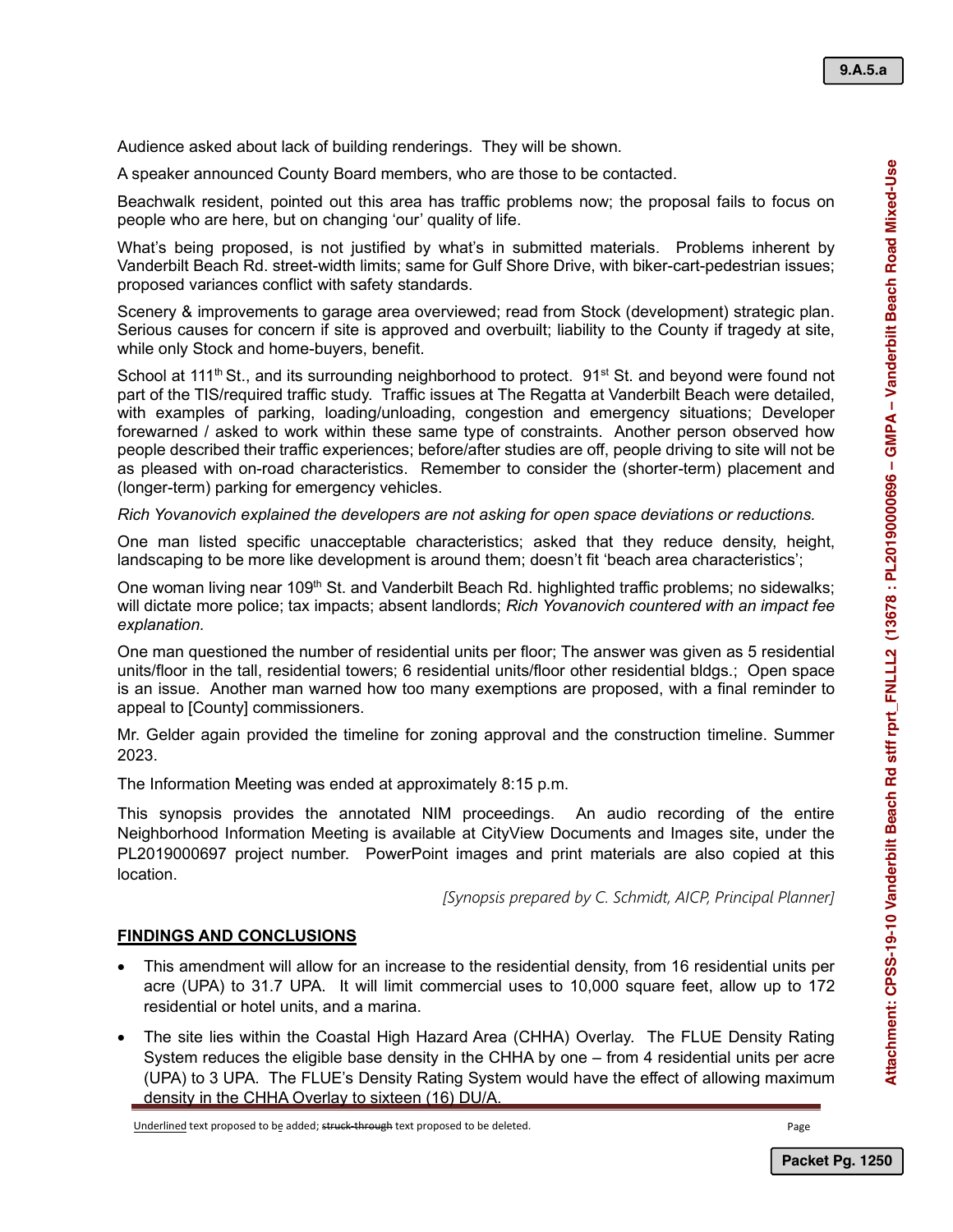- No issues were identified regarding impacts to potable water, wastewater collection and treatment or solid waste collection and disposal services. Schools and school-related facilities, and parks and recreational facilities were evaluated for their impacts by the proposed amendment as part of companion PUD submittal materials.
- The requirements of the Conservation and Coastal Management Element (CCME) Policy 12.1.2 will be met when providing 174 cots and one enclosed trailer to County Emergency Management.
- The site lies within the Northwest Transportation Concurrency Management Area, where traffic management strategies are employed to reduce traffic impacts.
- Residents attending the Neighborhood Information Meeting expressed a strong consensus opposing development of the property as proposed.
- A companion PUD rezone petition has been submitted concurrent with this GMPA petition. The development standards found in the PUD will determine the overall density and intensity of the proposed petition. Any adjustments to the PUD will then be reflected in the proposed GMPA.

## **LEGAL CONSIDERATIONS**

The Office of the County Attorney reviewed this report on September 23, 2020. In addition to pertinent small-scale (GMP) amendment criteria in Florida Statutes, Section 163.3187 addressed above, the criteria for GMP amendments to the FLUE text and map series are in Sections 163.3177(1)(f) and 163.3177(6)(a)2 and 163.3177(6)(a)8, Florida Statutes. *[HFAC]*

#### **STAFF RECOMMENDATION**

Staff recommends the County Planning Commission forward Petition PL20190000696/CPSS-19-10, to the Board of County Commissioners, with a recommendation to approve for adoption and transmittal to the Florida Department of Economic Opportunity, with the following modifications – as depicted below:

Note: Words underlined are added, words struck through are deleted – as proposed by petitioner; words double underlined are added, words double struck through are deleted - as proposed by staff. Italicized text within brackets is explanatory only – not to be adopted.

#### FUTURE LAND USE DESIGNATION DESCRIPTION SECTION

\*\*\* text break \*\*\* \*\*\*

#### URBAN DESIGNATION

\*\*\* \*\*\* \*\*\* \*\*\* text break \*\*\* \*\*\*

Urban designated areas will accommodate the following uses:

- a. Residential uses including single family, multi-family, duplex, and mobile home. The maximum densities allowed are identified in the Districts, Subdistricts and Overlays that follow, except as allowed by certain policies under Objective 5.
- b. Non-residential uses including:

\*\*\* \*\*\* \*\*\* \*\*\* text break

[Page 26]

 $\overline{1}$ 

Underlined text proposed to be added; struck-through text proposed to be deleted.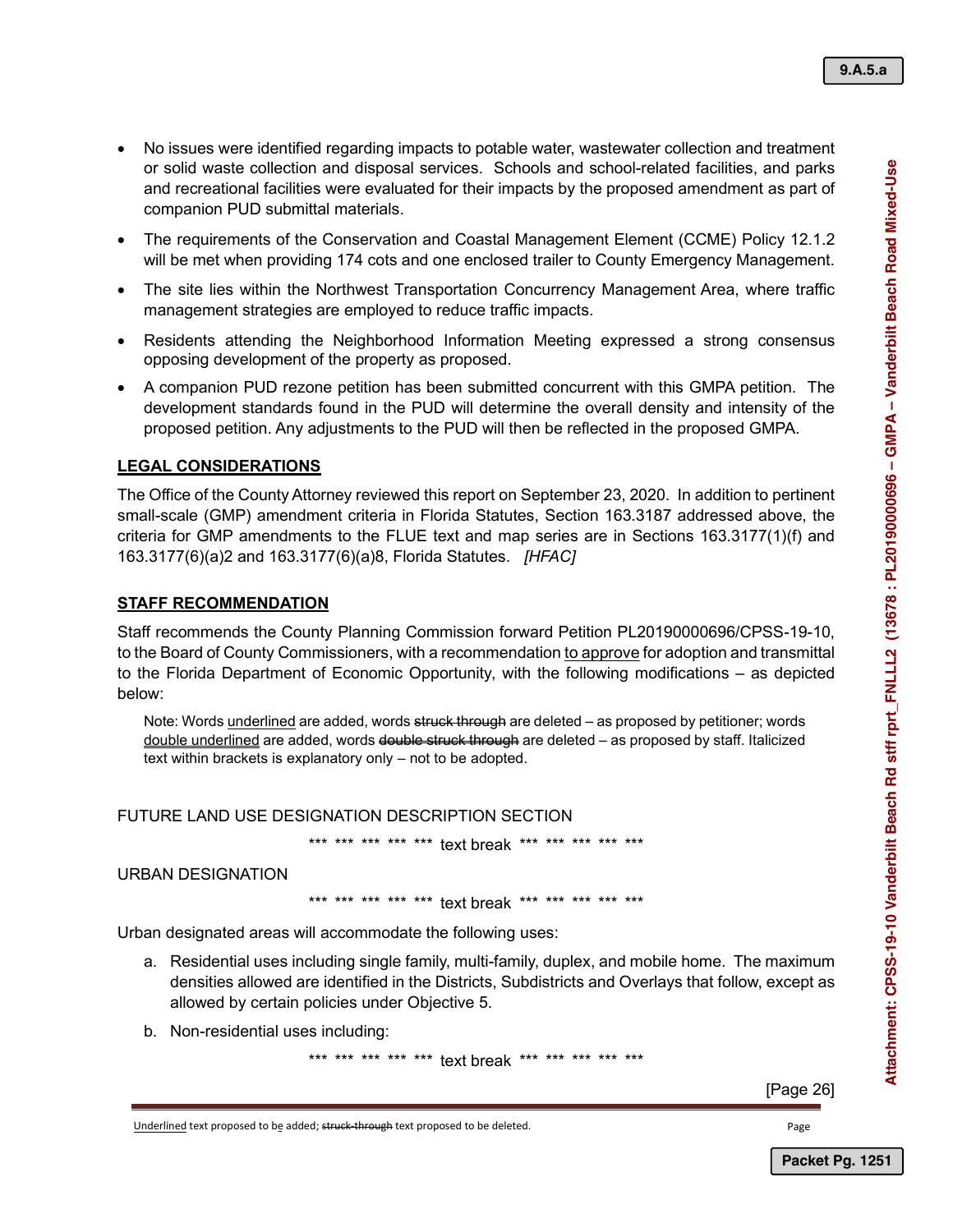12. Commercial uses subject to criteria identified in the Urban - Mixed Use District, PUD Neighborhood Village Center Subdistrict, Office and Infill Commercial Subdistrict, Residential Mixed Use Neighborhood Subdistrict, Orange Blossom Mixed-Use Subdistrict, Buckley Mixed Use Subdistrict, Vanderbilt Beach/Collier Boulevard Commercial Subdistrict, Commercial Mixed Use Subdistrict, Henderson Creek Mixed Use Subdistrict, Livingston/Radio Road Commercial Infill Subdistrict, Vanderbilt Beach Road Neighborhood Commercial Subdistrict, Vincentian Mixed Use Subdistrict, Davis ‒ Radio Commercial Subdistrict, Vanderbilt Beach Road Mixed Use Subdistrict; and, in the Urban Commercial District, Mixed Use Activity Center Subdistrict, Interchange Activity Center Subdistrict, Livingston/Pine Ridge Commercial Infill Subdistrict, Livingston Road/Eatonwood Lane Commercial Infill Subdistrict, Livingston Road Commercial Infill Subdistrict, Commercial Mixed Use Subdistrict, Livingston Road/Veterans Memorial Boulevard Commercial Infill Subdistrict, Goodlette/Pine Ridge Commercial Infill Subdistrict; Orange Blossom/Airport Crossroads Commercial Subdistrict, Logan Boulevard/Immokalee Road Commercial Infill Subdistrict, Seed to Table Commercial Subdistrict, in the Bayshore/Gateway Triangle Redevelopment Overlay; and, as allowed by certain FLUE policies.

\*\*\* \*\*\* \*\*\* \*\*\* \*\*\* text break \*\*\* \*\*\* \*\*\* \*\*\* \*\*\*

A. Urban Mixed-Use District [Page

49]

\*\*\* \*\*\* \*\*\* text break \*\*\* \*\*\* \*\*\* \*\*\* \*\*\*

## 20. Vanderbilt Beach Road Mixed Use Subdistrict

### Purpose and Intent:

The Vanderbilt Beach Road Mixed-Use Subdistrict (VBRMUSD) is 5.42 +/- acres in size and is located at the northeast corner of the intersection of Vanderbilt Beach Road and Gulf Shore Drive, in Section 32, Township 48, Range 35. The purpose and intent of the mixed-use Subdistrict is to provide for greater intensity, density, and flexibility in applicable Site Design and Development Standards in order to promote redevelopment of the site with a resort tourism centered project, which shall include a mixture of residential and/or hotel, restaurant, retail, and waterfront marina uses, subject to the following requirements and limitations:

1. The Subdistrict shall be rezoned to Mixed Use Planned Unit Development (MPUD);

- 2. Multi-family residential and/or hotel units, not to exceed 172 total units;
- 3. A minimum of 40 residential units is required and shall be developed as a component of the initial Site Development Plan (SDP);
- 4. A maximum of 10,000 square feet of the following uses, as permitted under the C-3 zoning district is allowed:
	- a. Retail;

b. Restaurant;

c. Personal Services,